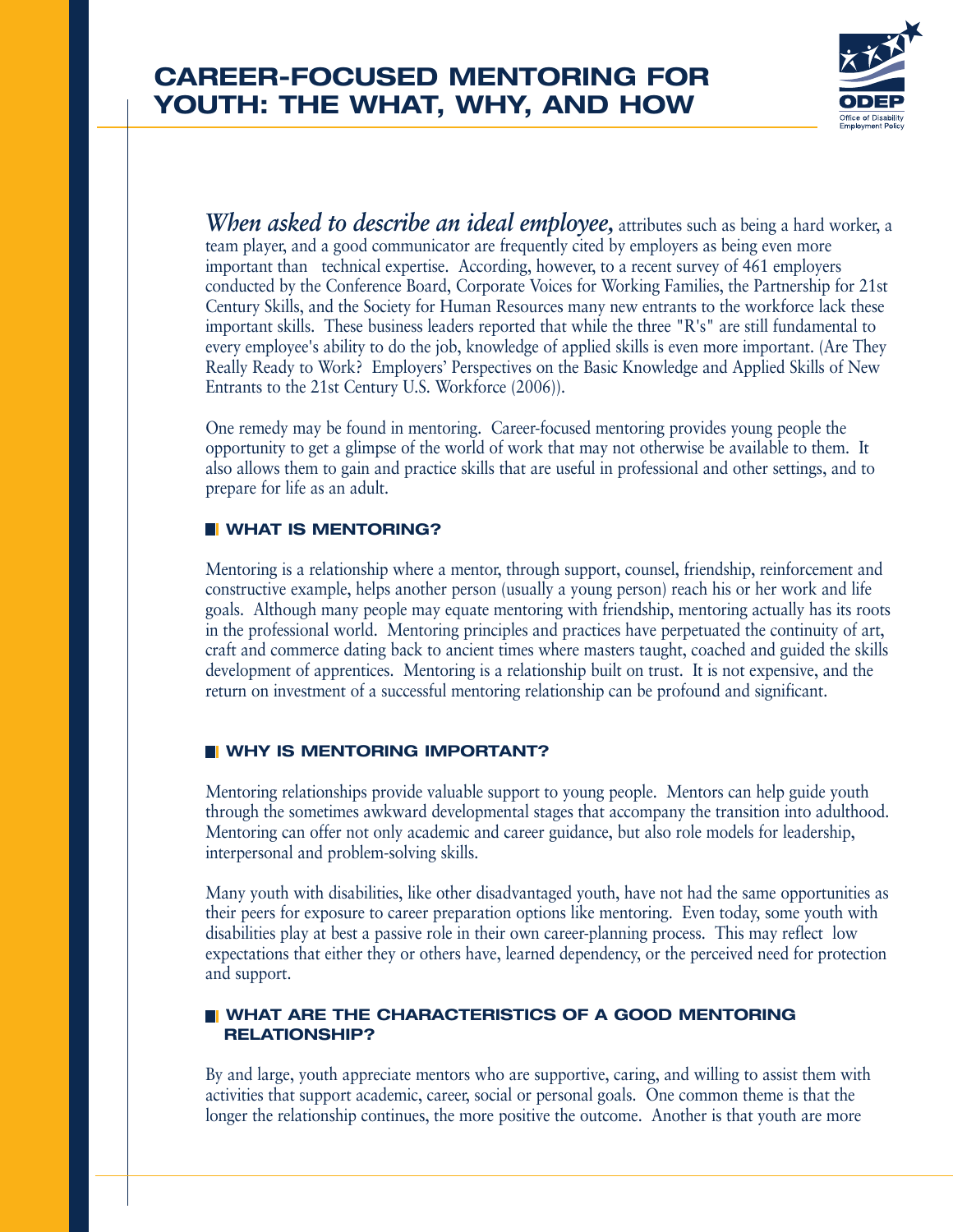# **CAREER-FOCUSED MENTORING FOR YOUTH: THE WHAT, WHY, AND HOW**

likely to benefit from mentoring if their mentor maintains frequent contact with them and knows their families. As a general rule, youth who are disadvantaged or at-risk stand to gain the most from mentoring. Youth with disabilities are among these populations.

# **HOW DOES CAREER-FOCUSED MENTORING WORK?**

Hardly any young person would disagree that his or her goal in life is to become a successful adult. But what does it take to successfully transition to adulthood? The National Collaborative on Workforce and Disability for Youth (NCWD/Y) and ODEP tackled this question and, based on research, created the Guideposts for Success. The Guideposts provide a framework of what all youth, including youth with disabilities, need to transition to adulthood successfully. Similarly, Ferber, Pittman, & Marshall (2002) identified youth development competency areas that all youth need, which closely parallel the Guideposts.

Based on this foundation, ODEP and NCWD/Y created the following table, which explains how mentoring activities can be used to support career preparation of all youth, including those with disabilities, by assisting them in meeting their transition-related and youth developmental needs. After describing each Guidepost and youth development competency as they relate to the needs of all youth and youth with disabilities, the table provides information on mentoring activities that can assist youth in the achievement of these developmental objectives.

Using this tool will help ensure that youth receive a positive career-based mentoring experience.

#### **Mentoring Activities that Support Youth in Meeting Developmental Objectives**

#### **GUIDEPOST:** School-Based Preparatory Experiences

**DEVELOPMENTAL AREA:** Learning is based on positive basic and applied academic attitudes, skills, and behaviors.

### *Mentors can help ALL youth reach these developmental objectives:*

- Develop improved basic math, reading, and creative expression skills
- Improve critical thinking and problem-solving skills
- Improve self-assessment of academic skills and areas of need for further education and training

#### *Mentors can help youth WITH DISABILITIES with specific needs such as the following:*

- Learning how to use their individual transition plans to drive their personal instruction, including obtaining extra supports such as tutoring, as necessary.
- Accessing specific and individual learning accommodations while they are in school.
- Developing knowledge of reasonable accommodations that they can request and control in educational settings, including assessment accommodations.
- Identifying highly qualified transitional support staff, who may or may not be school staff.

- **Tutoring**
- **Coaching**
- **Recreation**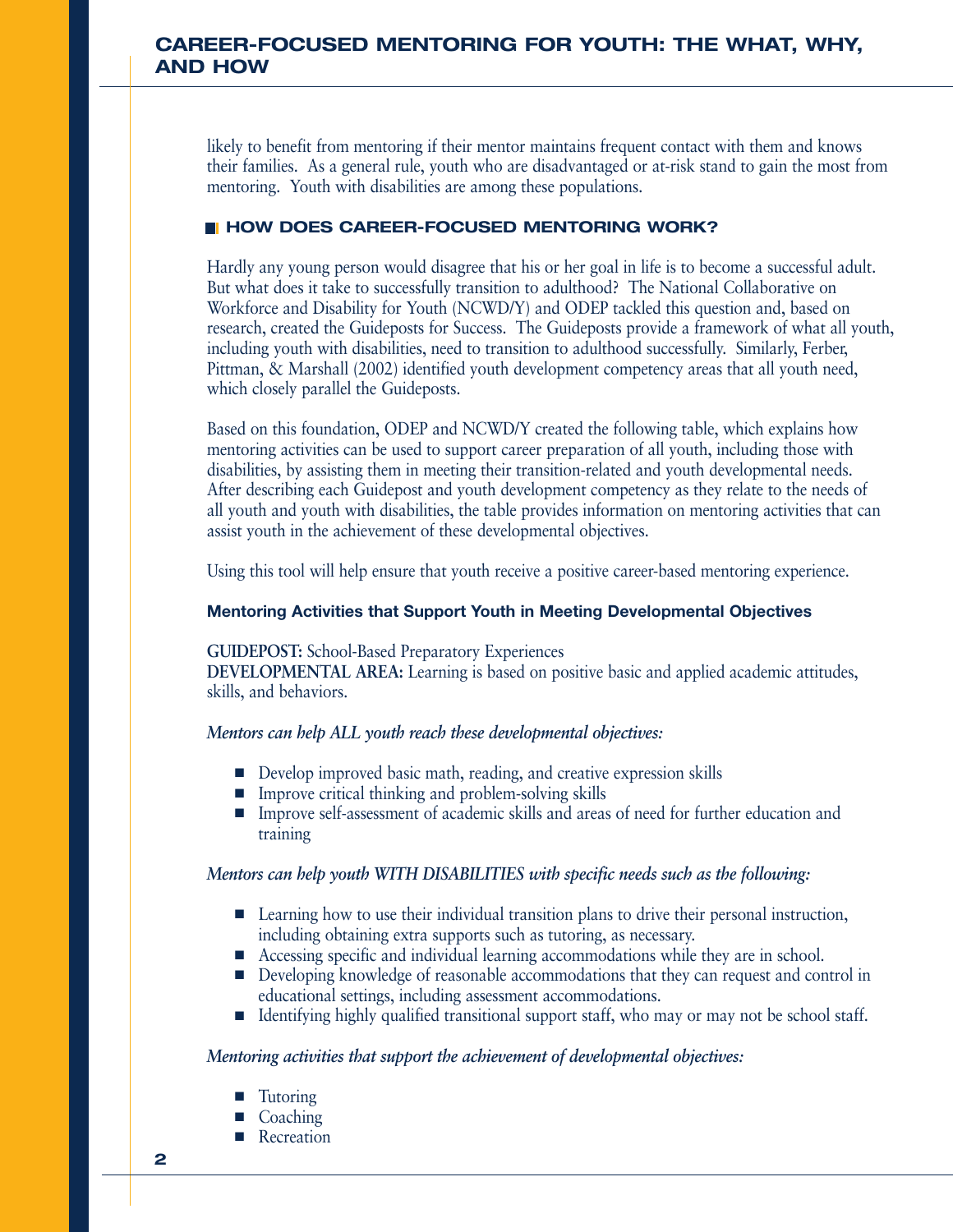- Helping develop a personal development plan
- Helping youth apply academic skills to community needs
- Helping youth identify and access learning and assessment accommodations
- Helping youth to identify highly qualified support staff in school and community settings
- Monitoring the youth's grades and helping youth perform his or her own informal assessment of skills
- $\blacksquare$  Developing a showcase of work that highlights the youth's learning experience(s) (e.g., an essay, a painting, a portfolio, or an algebra exam)
- Locating relevant preparation courses for GED, ACT, SAT, etc., and supporting the youth's participation in them
- Helping the youth learn about college and scholarship opportunities

### **GUIDEPOST:** Career Preparation and Work-Based Learning Experiences

**DEVELOPMENTAL AREA:** Working focuses on the positive attitudes, skills, and behaviors necessary to meet expectations in jobs, careers, and vocational development.

*Mentors can help ALL youth reach these developmental objectives:* 

- Develop an understanding of the world of work
- Identify work readiness skills
- Identify strategies for completing educational requirements or training
- Identify individual strengths and potential opportunities for meaningful work

# *Mentors can help youth WITH DISABILITIES with specific needs such as the following:*

- Understanding the relationships between appropriate financial and benefits planning and career choices.
- Accessing supports and accommodations for work and community living, and learning to request, find and secure appropriate supports and reasonable accommodations at work, at home, and in the community.
- Learning to communicate their support and accommodation needs to prospective employers and service providers.
- Accessing multiple opportunities to engage in work-based exploration activities such as site visits, job shadowing, internships, and community service.

- Participating in career exploration activities, including career interest assessments, job shadowing, job and career fairs, and workplace visits and tours
- Planning and setting career-related goals
- Finding varied internships and work experience, including summer employment, to learn and practice work skills (soft skills)
- Assisting with exposure to entrepreneurship training
- Networking with other young people with similar interests
- Practicing mock interviews
- Attending work readiness workshops
- Arranging visits from representatives of specific industries to speak to youth participants about the employment opportunities and details of working within their industry
- Providing assistance with job searches, including preparing resumes and writing cover letters
- Conducting visits to education or training programs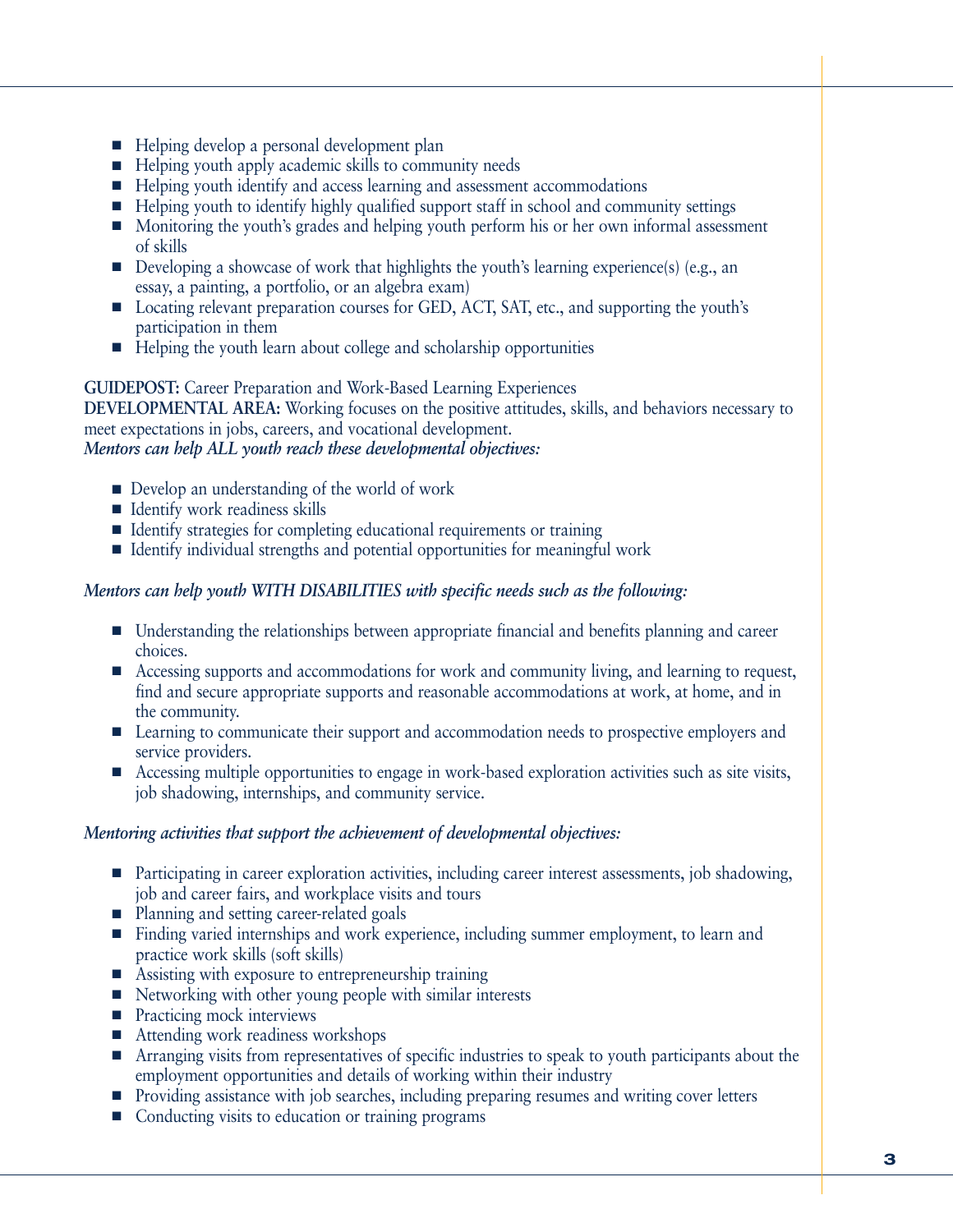# **CAREER-FOCUSED MENTORING FOR YOUTH: THE WHAT, WHY, AND HOW**

- Providing job coaching
- Participating in learning activities using computers and other current workplace technology

### **GUIDEPOST:** Youth Development and Leadership

**DEVELOPMENTAL AREA:** Leading is the area of development that centers on positive skills, attitudes, and behaviors around civic involvement and personal goal setting. Thriving centers on attitudes, skills, and behaviors that are demonstrated by maintaining optimal physical and emotional well-being.

#### *Mentors can help ALL youth reach these developmental objectives:*

- Demonstrate an ability to articulate personal values
- Demonstrate a sense of responsibility to self and others
- Demonstrate an ability to assess situations and avoid unduly risky conditions and activities
- Demonstrate knowledge and practice of good nutrition, physical exercise, and hygiene
- Demonstrate daily living skills
- Promote youth leadership development experiences
- Promote community volunteerism
- Promote youth activities that encourage group participation as well as collaboration with other individuals and groups

### *Mentors can help youth WITH DISABILITIES with specific needs such as the following:*

- Participating in mediation and conflict resolution training.
- Participating in team dynamics and project management training.
- Learning about or improving self-advocacy and conflict resolution skills to fortify leadership skills and self-esteem.
- Learning anti-peer pressure strategies.
- Learning how to access reliable information sources.
- Identifying mentors and role models, including persons with and without disabilities.
- Developing an understanding of disability history, disability culture, and disability public policy issues as well as of their rights and responsibilities.
- Participating in voter registration and voting in local, state, and federal elections.
- Participating in town hall meetings.
- Engaging in community volunteerism, such as organizing a park clean-up or building a playground.
- Participating in a debate on a local social issue.
- Training to become a peer mediator.
- Participating in a letter-writing campaign.
- Arranging to meet with local and state officials and legislators.
- Participating in a youth advisory committee of the city, school board, training center, or other relevant organization.
- Participating in learning activities or courses about leadership principles and styles.
- Engaging in activities to serve in leadership roles such as club officer, board member, team captain, or coach.

- **Tutoring**
- Coaching
- **4**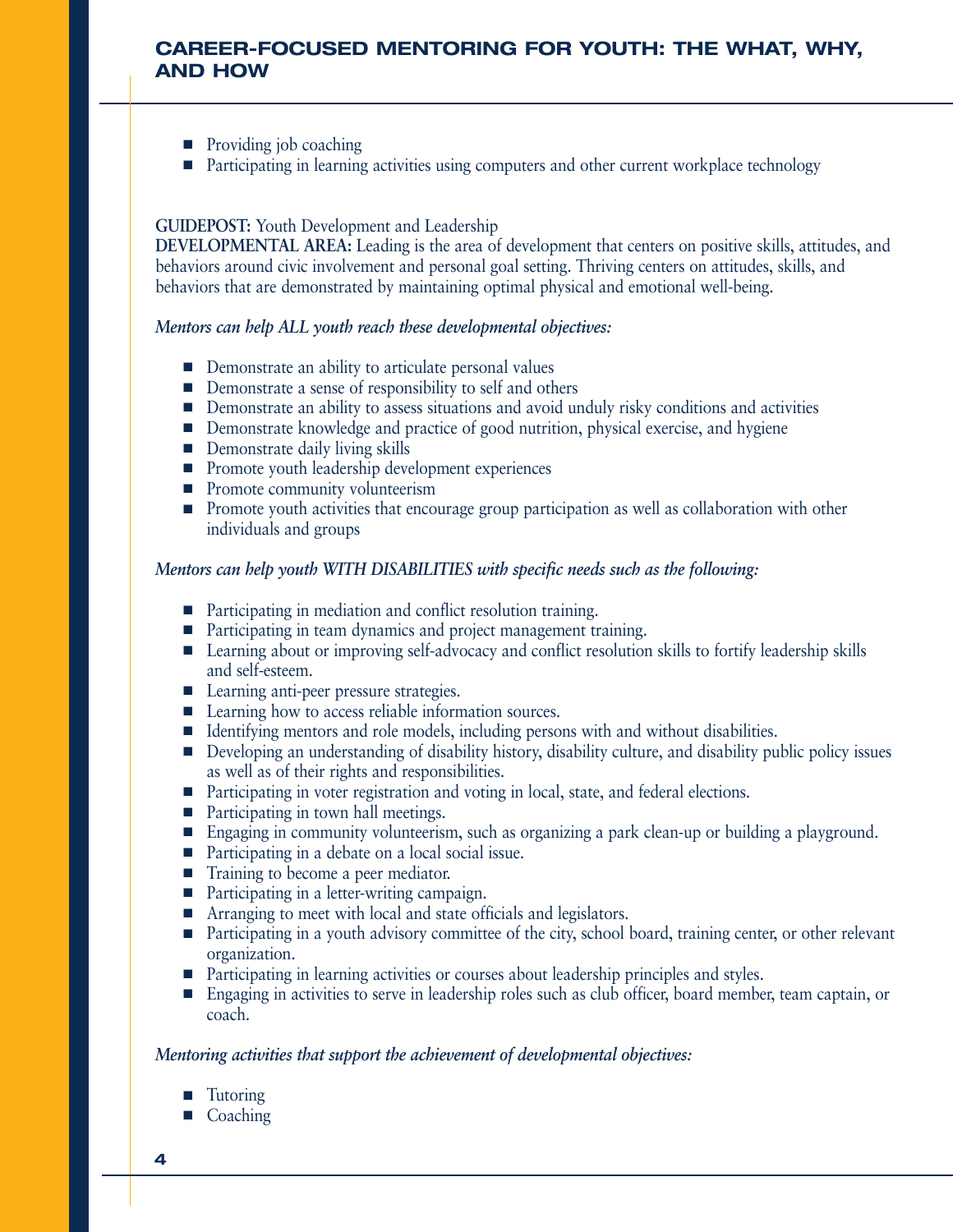- Engaging in problem solving, conflict resolution, and self-advocacy training
- Providing opportunities to practice skills in communication, negotiation, and personal presentation
- Participating in sports and recreational activities
- Providing training in life skills, such as how to manage money, find transportation, shop on a budget, buy a car, and obtain insurance
- Assisting youth in the creation of a community resources map related to physical and mental health, personal physicians, insurance companies, parks, grocery stores, drug stores, etc.
- Engaging in meal planning and preparation activities

# **GUIDEPOST:** Connecting Activities

**DEVELOPMENTAL AREA:** Connecting refers to the development of positive social behaviors, skills, and attitudes.

# *Mentors can help ALL youth reach these developmental objectives:*

- Demonstrate effective interpersonal skills in relating to adults and peers (e.g., conflict resolution and active listening)
- Demonstrate a knowledge of key community resources

# *Mentors can help youth WITH DISABILITIES with specific needs such as the following:*

- Locating the appropriate assistive technologies.
- Identifying community orientation and mobility training (e.g., accessible transportation, bus routes, housing, and health clinics).
- Gaining exposure to post-program supports such as independent living centers and other consumerdriven community-based support service agencies.
- Identifying personal assistance services, including attendants, readers, interpreters, and other services.
- Obtaining benefits-planning counseling, including information regarding the myriad of benefits available and their interrelationships so that they may maximize those benefits in transitioning from public assistance to self-sufficiency.
- Locating mentoring activities that connect youth to adult mentors.
- Providing tutoring activities that engage youth as tutors or in being tutored.
- Mentoring others.
- Preparing research activities identifying resources in the community to allow youth to practice conversation and investigation skills.
- Writing letters to friends, family members, and pen pals.
- Attending job and trade fairs to begin building a network of contacts in one's career field of interest.
- Participating in mock interviews and role-playing other workplace scenarios.
- Providing positive peer and group activities that build camaraderie, teamwork, and a sense of belonging.

- Tutoring
- **Coaching**
- Problem solving
- Recreation
- Engaging in cultural activities that promote understanding and tolerance
- Providing peer and group activities that promote service and civic engagement
- Providing training in accessing available transportation, assistive technology, mental and physical health services, and benefits planning services